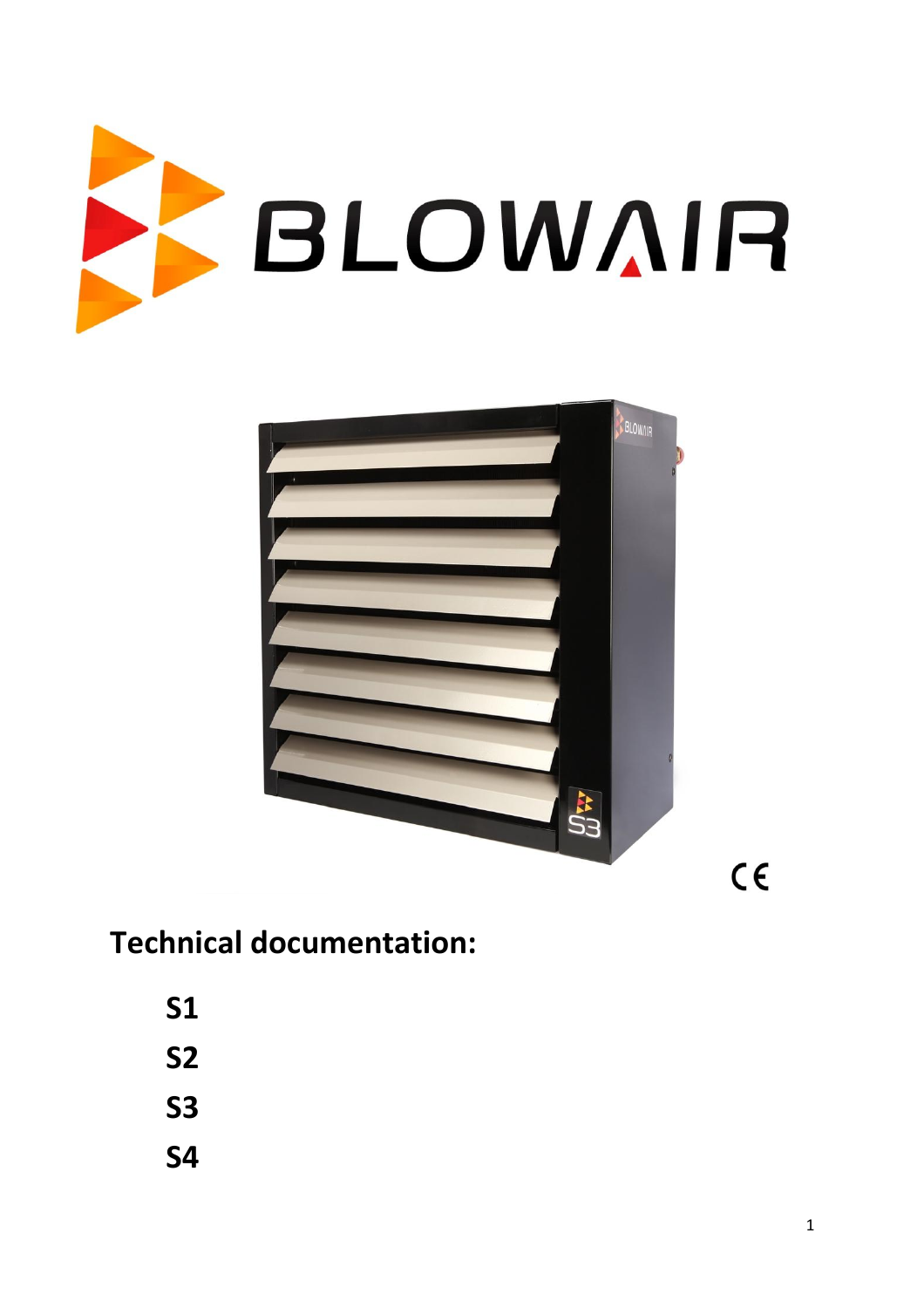|                       | <b>Table of contents:</b>          | $\overline{2}$ |
|-----------------------|------------------------------------|----------------|
| 1.                    | Introduction                       | 3              |
|                       | 1.1 Precautions                    | 3              |
|                       | 1.2 Transport                      | 3              |
|                       | 1.3 Package content                | 4              |
|                       | 1.4 Use and principle of operation | 4              |
| 2.                    | Schematic diagram                  | 4              |
|                       | 2.1 Construction                   | 4              |
|                       | 2.2 Dimensions                     | 5              |
|                       | 2.3 Technical data                 | 6              |
| 3.                    | Assembly                           | 8              |
| $\mathcal{A}_{\cdot}$ | <b>Installation instructions</b>   | 10             |
| 5.                    | Precautions & warnings             | 10             |
| 6.                    | Connection schemes                 | 12             |
| 7.                    | Terms of warranty                  | 13             |
|                       | 8.1. Warranty card                 | 14             |
|                       | 8.2. Warranty form                 | 15             |
|                       | 8.3. Service form                  | 16             |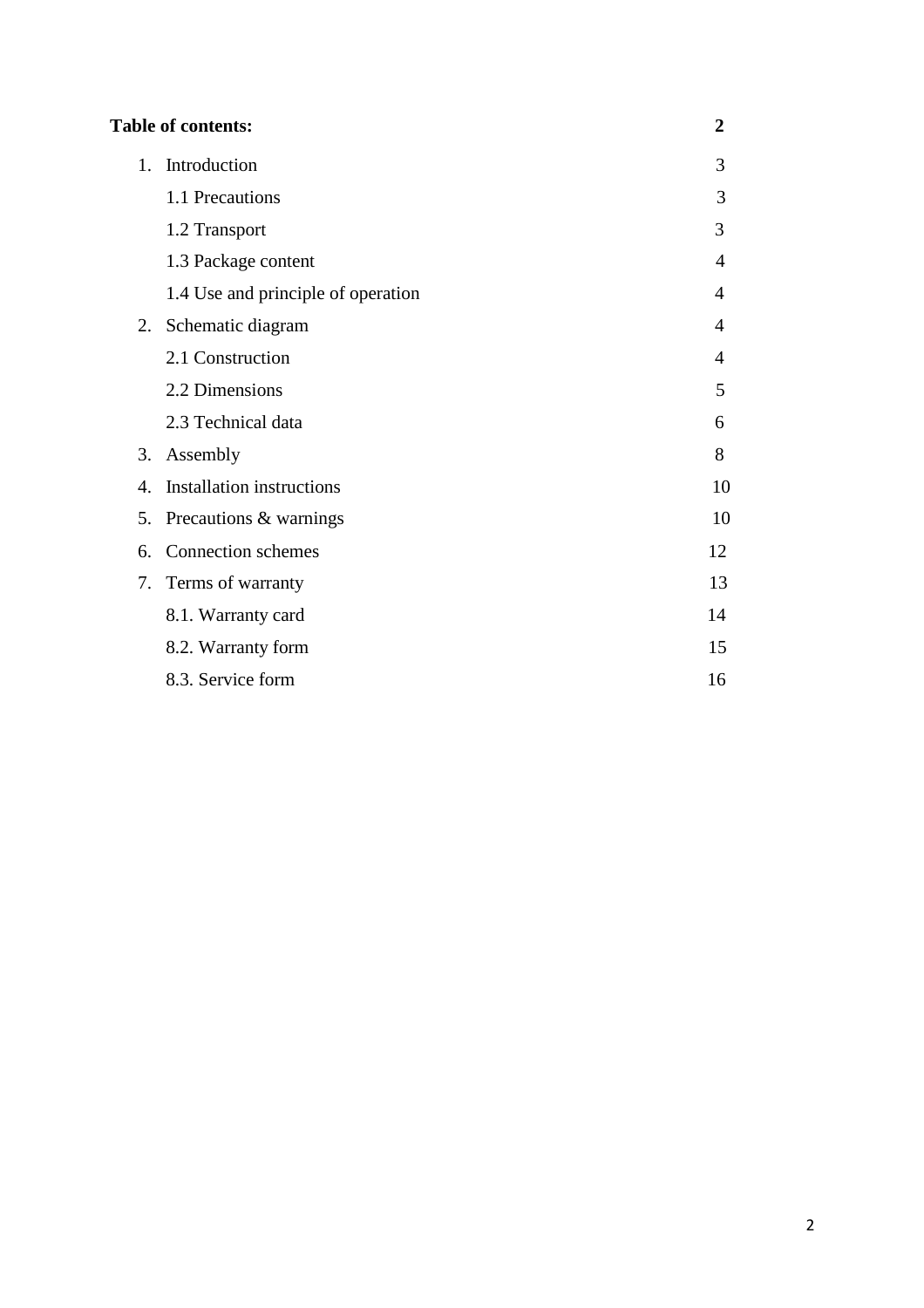## **1. Introduction.**

## **Thank you very much for purchasing our device. We would like to congratulate you on good choice.**

## **1.1 Precautions.**

The buyer and the user of the device should read carefully the following instructions and proceed to the content recommendations. Proceeding due to the following instruction guarantees the correct usage and safety. In case of any doubts please contact the producer.

The producer reserves the rights to make changes to the technical documentation without previous notice.

The producer is not responsible for the damages which occur due to improper installation, not keeping the device in repair or using the device out of line.

The installation should be carried out by the professional installers, who possess the qualifications to install these types of devices. The installers are responsible for making the installation as instructed in the technical data. Regulations and safety rules must be followed.

During the installation, use, service and periodical inspections all regulations and safety rules must be followed.

In case of unserviceable please plug out the device and contact with the authorized person or the producer.

## **1.2. Transport.**

During the acceptance of goods it is needed to check the device in order to exclude any damages. During the transport it is needed to use the proper equipment, it is necessary to carry the device by two people. In case of any damages please fill in the damage report in presence of the supplier.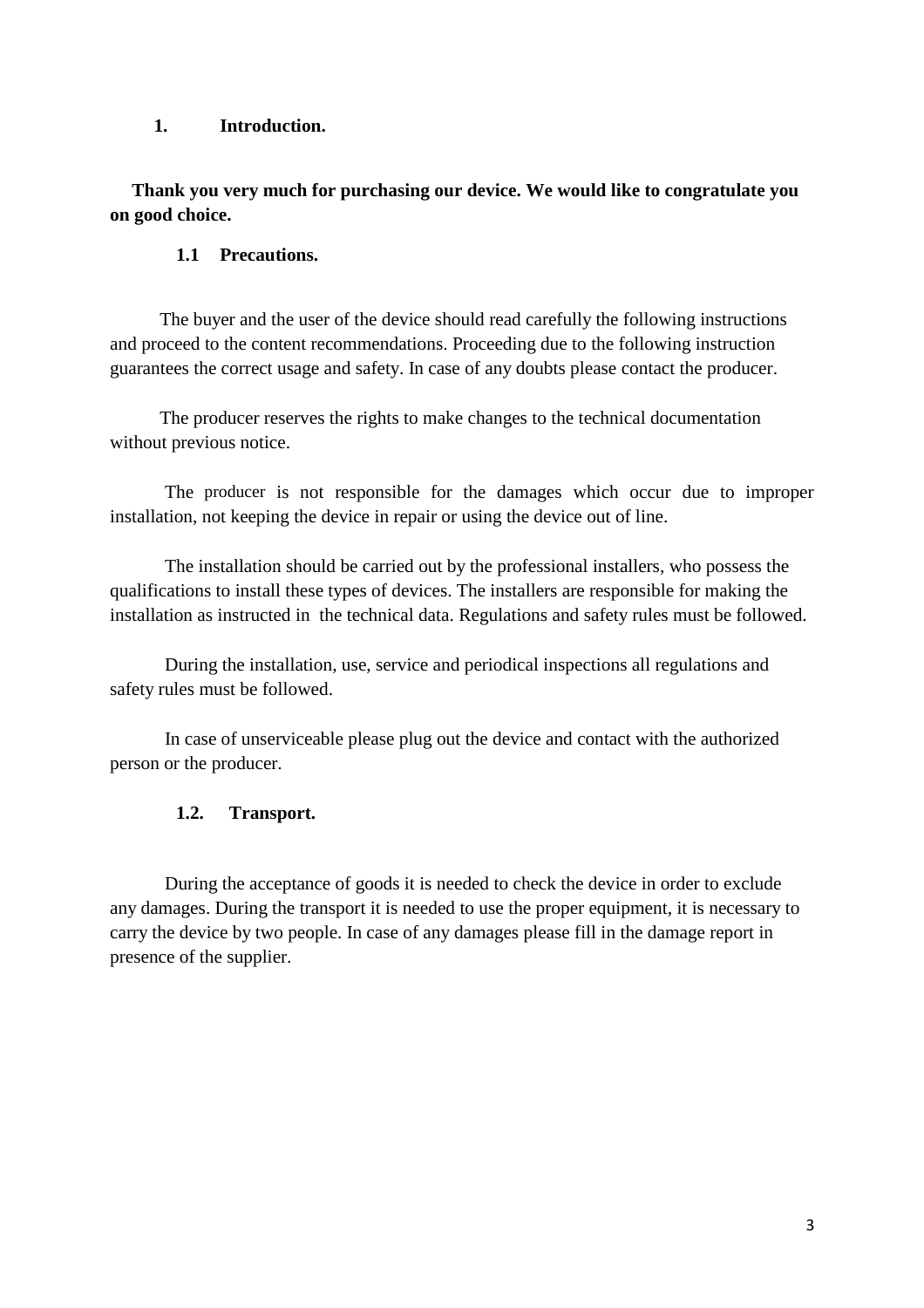## **1.3. Package content**

Heater Instruction and warranty card

## **1.4. Use and principle of operation.**

Devices BLOWAIR S1, S2, S3 and S4 are used to heat rooms such as : production halls, accommodation, commercial, services, garages, workshops, greenhouses, tents, shops, malls, shopping malls.

Air water heater has to be connected to central heating system.

Application of new technologies in Blowair devices guarantees high effectiveness and comfort of the consumption. Original colors of the devices mach to every interior. The device is made very precisely and will work smoothly for many years. The product has got the two years of warranty.

## **2. SCHEMATIC DIAGRAM.**

## **2.1. Construction.**

Casing Air stators Heating coil Axial fan Holder Rotational holder

**Casing**- is made of galvanizing steel, powder painting in RAL color 9005.

**Air stators**- are made of galvanizing steel, powder painting in RAL color 7048. It is possible to set the air stators up manually to achieve the needed direction of the air flow.

**Heating coil-** is made of aluminum and copper. The maximum temperature of the heating factor is  $11^{0\degree}$ C; maximum pressure 1,6 MPa; headers diameter  $\frac{3}{4}$ . Depending of the size of the device we offer 1, 2 and 3 rows heating coils.

**Axial fan**- fan casing – metal, powder painting, steel wire galvanized. The motor has got the safety degree IP 54.

**Holder-** is an additional element to assemble the device. It is solid and durable, it is possible to assemble the device on the wall or ceiling. It is also possible to regulate the angle of slope in three versions.

**Rotational holder-** is an additional element to assemble the device . It is solid and durable, it is possible to assemble the device on the wall or ceiling. It is possible to assemble the device in parallel on the angle 60° and 45°.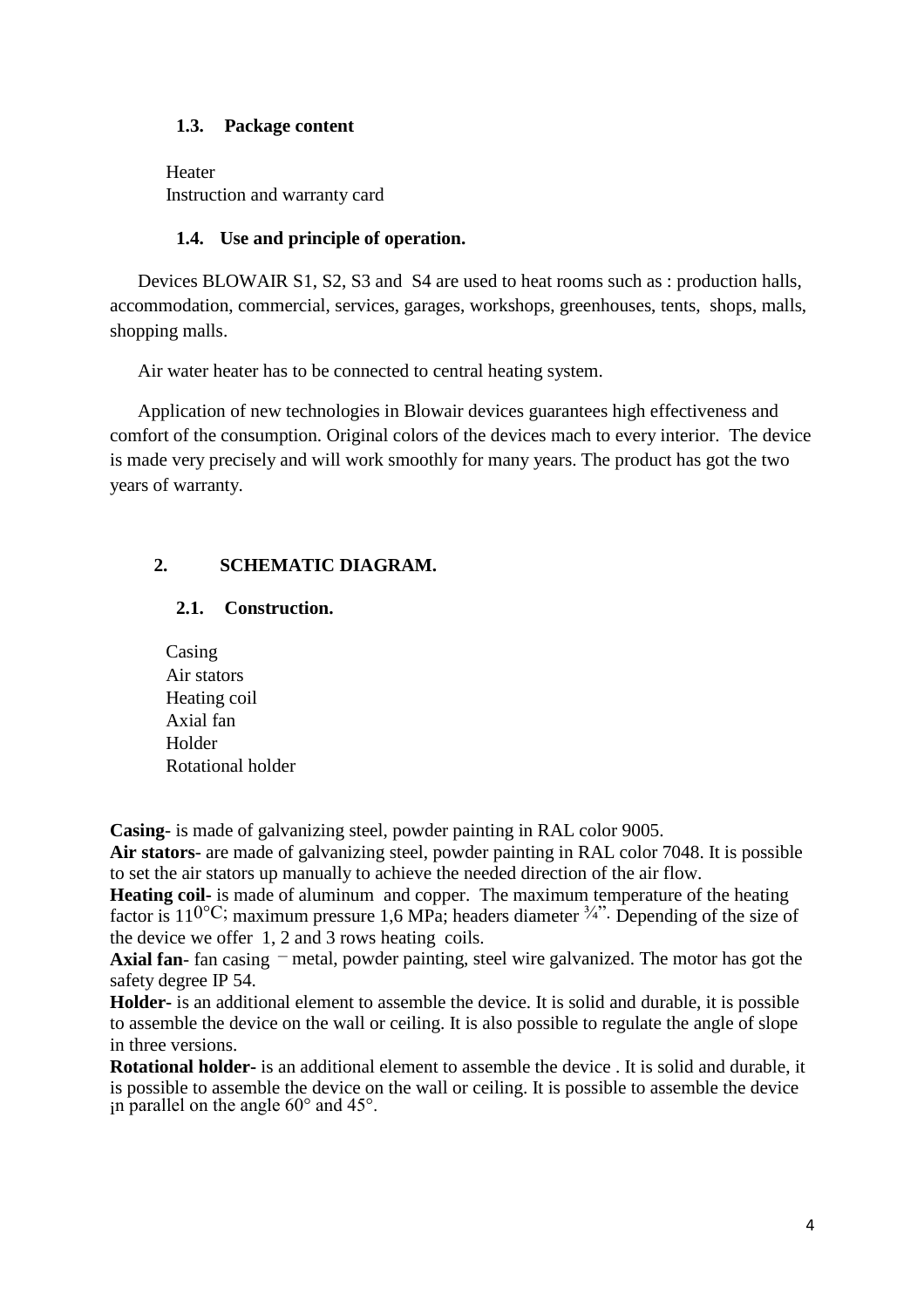# **2.2 Dimensions.**



**Drawing 1. Dimensions.** 

| <b>Type</b> | a<br>[mm] | $\bm{b}$<br>[mm] | $\mathbf c$<br>[mm] | d<br>[mm] | e<br>[mm] |
|-------------|-----------|------------------|---------------------|-----------|-----------|
| S1          | 452       | 494              | 202                 | 350       | 305       |
| S2          | 552       | 545              | 252                 | 450       | 380       |
| <b>S3</b>   | 552       | 545              | 252                 | 450       | 380       |
| S4          | 660       | 696              | 252                 | 560       | 384       |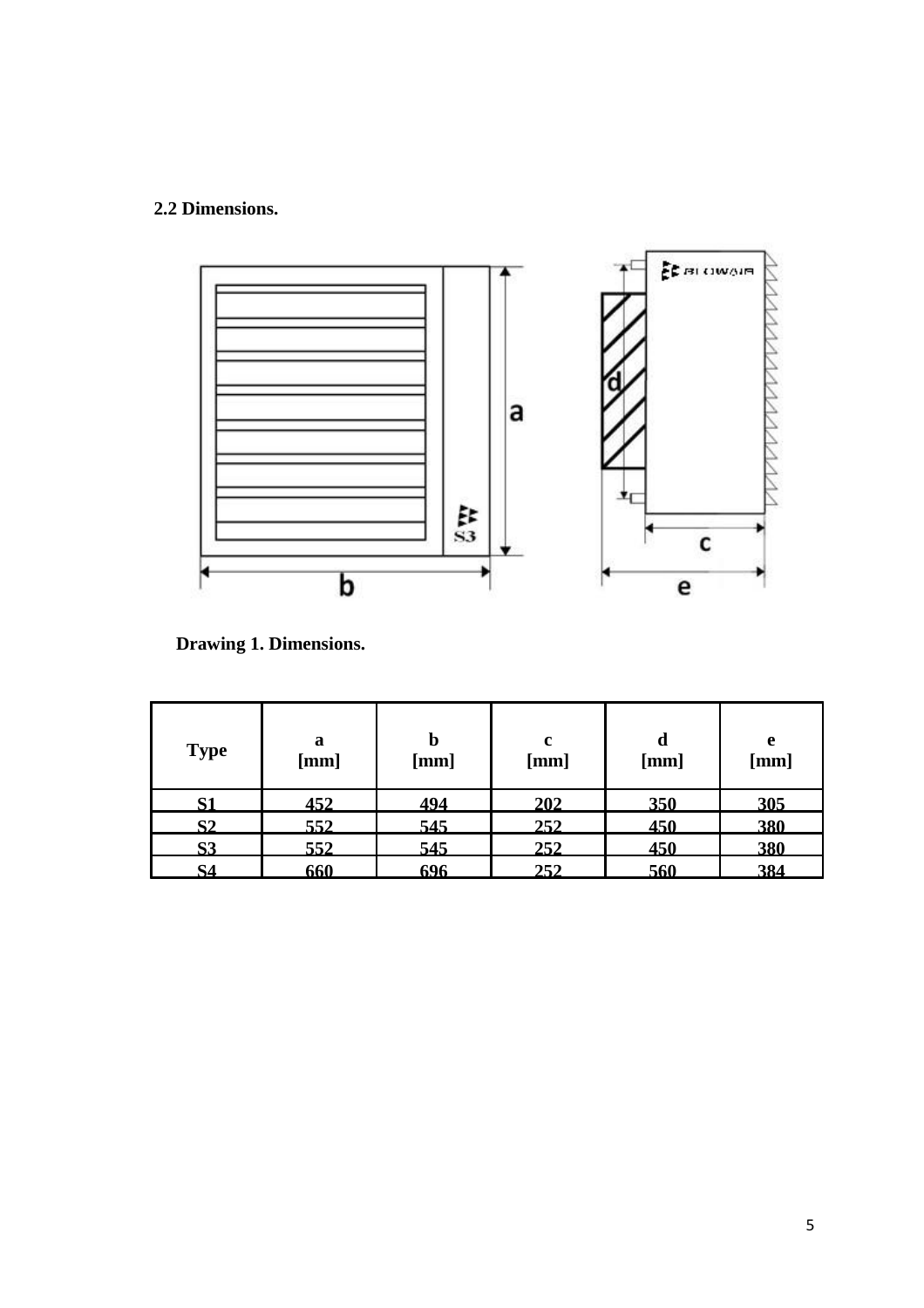## **2.3 Technical data.**

|                                                                                          | <b>Unit of</b>  | S <sub>1</sub> | S <sub>2</sub>   | S <sub>3</sub> | <b>S4</b>      |
|------------------------------------------------------------------------------------------|-----------------|----------------|------------------|----------------|----------------|
| Technical data                                                                           | measure         |                |                  |                |                |
| Nominal heating<br>capacity water 90/70°C<br>and inlet air temperature.<br>$0^{\circ}$ C | kW              | 16,7           | 29,4             | 52,1           | 59,2           |
| Heating power range.                                                                     | kW              | $7 - 17$       | 13-29            | $23 - 52$      | $26 - 59$      |
| Maximum airflow.                                                                         | $m^3/h$         | 1743           | 2973             | 2973           | 4400           |
| Maximum range of air<br>stream.                                                          | m               | $10-12$        | $10-12$          | $10-12$        | $10 - 25$      |
| Number of rows in<br>heater.                                                             | number          | 1              | $\boldsymbol{2}$ | 3              | $\overline{2}$ |
| Weight including water/<br>without water.                                                | kg              | 15,5/15        | 22,3/21          | 24,9/23        | 29/27          |
| Canacity of water.                                                                       | dm <sup>3</sup> | 0.5            | 1.3              | 1.9            | 2.0            |
| Air temperature rise. *                                                                  | $\rm ^{\circ}C$ | 26.7           | 27.5             | 48.7           | 37.5           |
| Maximum temperature<br>of heating agent.                                                 | $\rm ^{\circ}C$ | 110            | 110              | 110            | 110            |
| Maximum operating<br>pressure.                                                           | <b>MPa</b>      | 1,6            | 1,6              | 1,6            | 1,6            |
| Rated current.                                                                           | A               | 0.42           | 0.7              | 0.7            | 0.8            |
| Power supply voltage.                                                                    | V/Hz            | 230/50         | 230/50           | 230/50         | 230/50         |
| Motor power                                                                              | W               | 80             | 150              | 150            | 180            |
| Motor speed.                                                                             | rev/min         | 1380           | 1400             | 1400           | 1380           |
| Motor IP.                                                                                | $\blacksquare$  | 54             | 54               | 54             | 54             |
| Ferrules diameter                                                                        | ,               | 3/4            | 3/4              | 3/4            | 3/4            |

Temperature rise according to parameters: water 90/70°C and inlet air temperature 0°C.

#### **Technical data of Blowair S1:**

| <b>Parameters</b>                                  | S <sub>1</sub> |       |                |                 |      |
|----------------------------------------------------|----------------|-------|----------------|-----------------|------|
| Inlet and outlet water temperature <sup>[°C]</sup> |                |       | 90/70          |                 |      |
| Outlet water temperature $[^{\circ}C]$             | $-20$          | $-10$ | $\Omega$       | 10              | 20   |
| Heating capacity [kW]                              | 22.2           | 19.4  | 16.7           | 14.2.           | 117  |
| Outlet water temperature [°C]                      | 12.8           | 19.8  | 26.7           | 33.4            | 40.0 |
| Water flow $[m^3/h]$                               | 0.98           | 0.85  | 0.74           | 0.62            | 0.52 |
| Pressure drop in the heat exchanger [kP]           | 33             | 26    | 22.            | 16              | 11   |
| Parameters                                         |                |       | S <sub>1</sub> |                 |      |
| <b>Inlet and outlet water temperature</b> $[°C]$   |                |       | 80/60          |                 |      |
| Outlet water temperature [°C]                      | $-20$          | $-10$ | $\Omega$       | 10              | 20   |
| Heating capacity [kW]                              | 19.6           | 16.9  | 14.3           | 11.8            | 9.40 |
| Outlet water temperature [°C]                      | 9.1            | 16.0  | 22.8           | 29.5            | 36.1 |
| Water flow $[m^3/h]$                               | 0.86           | 0.74  | 0.63           | 0.52            | 0.41 |
| <b>Pressure drop in the heat exchanger [kP]</b>    | 27             | 23    | 17             | 12              | 9    |
|                                                    | S <sub>1</sub> |       |                |                 |      |
| Parameters                                         |                |       |                |                 |      |
| Inlet and outlet water temperature <sup>[°C]</sup> |                |       | 70/50          |                 |      |
| Outlet water temperature $[°C]$                    | $-20$          | $-10$ | $\Omega$       | 10              | 20   |
| Heating capacity [kW]                              | 17.1           | 14.4  | 11.9           | 9.44            | 7.09 |
| Outlet water temperature [°C]                      | 5.3            | 12.2. | 19.0           | 25.6            | 322  |
| Water flow $[m^3/h]$                               | 0.75           | 0.63  | 0.52           | 0.41            | 0.31 |
| Pressure drop in the heat exchanger [kP]           | 23             | 17    | 12             | 10              | 6    |
| <b>Parameters</b>                                  |                |       | S <sub>1</sub> |                 |      |
| Inlet and outlet water temperature <sup>[°C]</sup> |                |       | 50/30          |                 |      |
| Outlet water temperature $[{}^{\circ}C]$           | $-20$          | $-10$ | $\Omega$       | 10 <sup>1</sup> | 20   |
| Heating capacity [kW]                              | 12             | 9.45  | 7.03           | 4.69            | 2.44 |
| Outlet water temperature [°C]                      | $-2.3$         | 4.5   | 11.2           | 17.8            | 24.2 |
| Water flow $\lceil m^3/h \rceil$                   | 0.52           | 0.41  | 0.31           | 0.2             | 0.11 |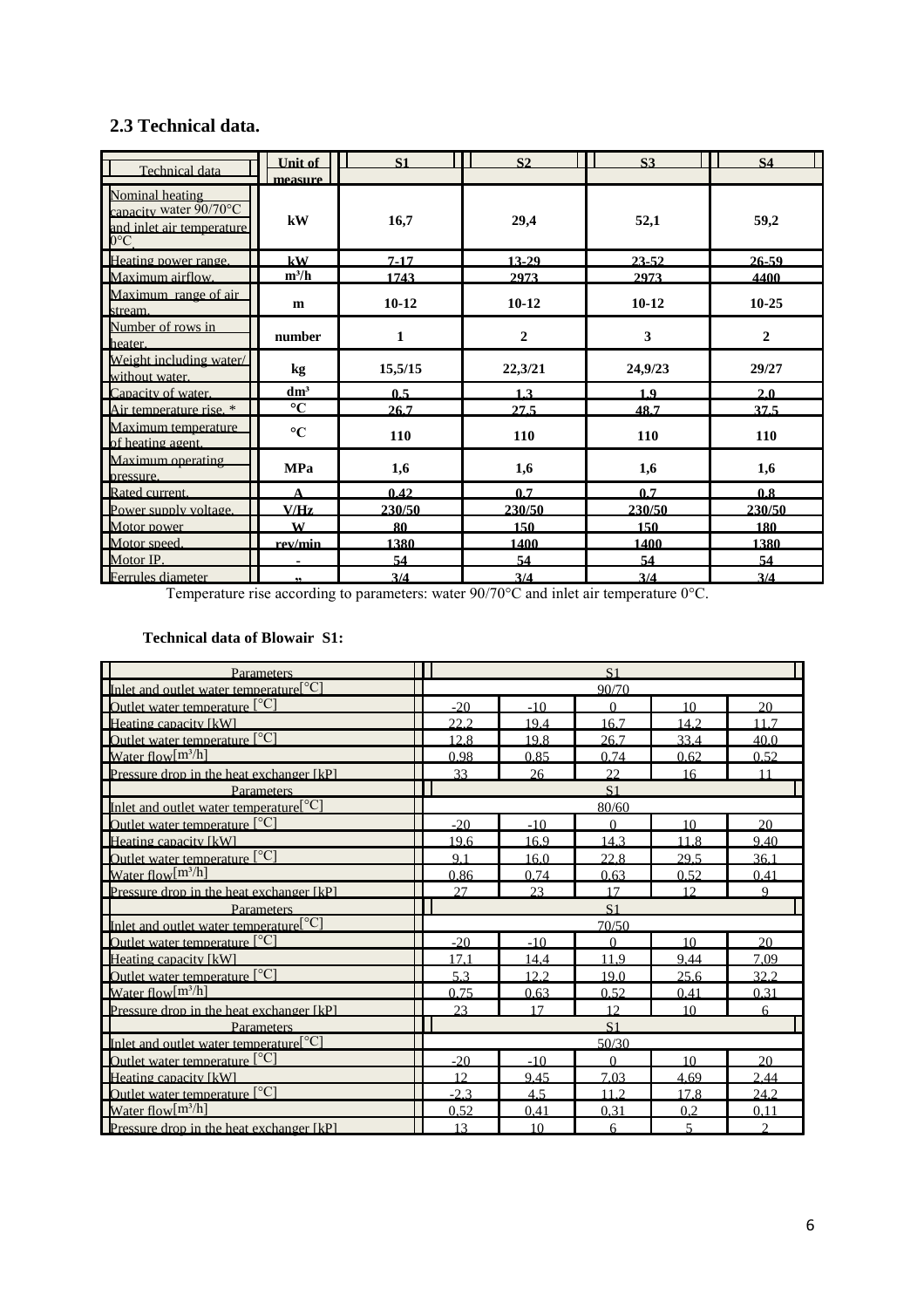#### **Technical data of Blowair S2:**

| Parameters                                                             | S <sub>2</sub> |       |                |                         |                          |
|------------------------------------------------------------------------|----------------|-------|----------------|-------------------------|--------------------------|
| Inlet and outlet water temperature <sup>[°C]</sup>                     |                |       | 90/70          |                         |                          |
| Outlet water temperature $[°C]$                                        | $-20$          | $-10$ | $\Omega$       | 10                      | 20                       |
| Heating capacity [kW]                                                  | 38.8           | 34.0  | 29.4           | 24.9                    | 20.7                     |
| Outlet water temperature [°C]                                          | 13.7           | 20.6  | 27.5           | 34.2                    | 40.8                     |
| Water flow $[m^3/h]$                                                   | .71            | 1.5   | 1.29           | 1 <sub>1</sub>          | 0.91                     |
| Pressure drop in the heat exchanger [kP]                               | 24             | 19    | 14             | 11                      | $\overline{7}$           |
| <b>Parameters</b>                                                      |                |       | S <sub>2</sub> |                         |                          |
| Inlet and outlet water temperature <sup>[°C]</sup>                     |                |       | 80/60          |                         |                          |
| Outlet water temperature $[°C]$                                        | $-20$          | $-10$ | $\Omega$       | 10                      | 20                       |
| Heating capacity [kW]                                                  | 34.5           | 29.8  | 25.3           | 20.9                    | 16.8                     |
| Outlet water temperature [°C]                                          | 9.9            | 16.8  | 23.6           | 30.3                    | 36.8                     |
| Water flow $[m^3/h]$                                                   | 1.52           | 1.31  | 1.11           | 0.92                    | 0.74                     |
| Pressure drop in the heat exchanger [kP]                               | 20             | 15    | 11             | 8                       | $\overline{\phantom{0}}$ |
| <b>Parameters</b>                                                      |                |       | S <sub>2</sub> |                         |                          |
| Inlet and outlet water temperature <sup>[°C]</sup>                     |                |       | 70/50          |                         |                          |
| Outlet water temperature [°C]                                          | $-20$          | $-10$ | $\Omega$       | 10                      | 20                       |
| Heating capacity [kW]                                                  | 30.2           | 25,6  | 21.1           | 16.9                    | 12.8                     |
| Outlet water temperature [°C]                                          | 6,2            | 13.0  | 19,7           | 26.4                    | 32.8                     |
| Water flow $[m^3/h]$                                                   | 1,32           | 1,12  | 0,92           | 0.74                    | 0.56                     |
| Pressure drop in the heat exchanger [kP]                               | 16             | 11    | 8              | $\overline{\mathbf{S}}$ | $\mathcal{R}$            |
| Parameters                                                             |                |       | S <sub>2</sub> |                         |                          |
| Inlet and outlet water temperature <sup>[<math>^{\circ}</math>C]</sup> | 50/30          |       |                |                         |                          |
| Outlet water temperature $[{}^{\circ}C]$                               | $-20$          | $-10$ | $\Omega$       | 10                      | 20                       |
| Heating capacity [kW]                                                  | 21.4           | 17.0  | 12.8           | 8.7                     | 4.71                     |
| Outlet water temperature [°C]                                          | $-1.4$         | 5.3   | 12.0           | 18.4                    | 24.7                     |
| Water flow $[m^3/h]$                                                   | 0.93           | 0.74  | 0.55           | 0.38                    | 0.2                      |
| Pressure drop in the heat exchanger [kP]                               | $\mathbf Q$    | 6     | 3              | $\mathfrak{D}$          |                          |

#### **Technical data of Blowair S3:**

| Parameters                                         | S <sub>3</sub> |       |                |                |        |
|----------------------------------------------------|----------------|-------|----------------|----------------|--------|
| Inlet and outlet water temperature <sup>[°C]</sup> |                |       | 90/70          |                |        |
| Outlet water temperature $[^{\circ}C]$             | $-20$          | $-10$ | $\theta$       | 10             | 20     |
| Heating capacity [kW]                              | 68.9           | 60.3  | 52.1           | 44.3           | 36.8   |
| Outlet water temperature $[^{\circ}C]$             | 39.8           | 44.3  | 48.7           | 52.9           | 56.9   |
| Water flow $[m^3/h]$                               | 3.04           | 2.66  | 2.29           | 1.95           | 1.62   |
| <b>Pressure drop in the heat exchanger [kP]</b>    | 52             | 41    | 31             | 23             | 16     |
| Parameters                                         |                |       | S <sub>3</sub> |                |        |
| Inlet and outlet water temperature <sup>[°C]</sup> |                |       | 80/60          |                |        |
| Outlet water temperature [°C]                      | $-20$          | $-10$ | $\Omega$       | 10             | 20     |
| Heating capacity [kW]                              | 61.5           | 53.0  | 45.0           | 37.4           | 30.1   |
| Outlet water temperature [°C]                      | 33.3           | 37.8  | 42.1           | 46.3           | 50.2   |
| Water flow $[m^3/h]$                               | 2.7            | 2.33  | 1.98           | 1.64           | 1.32   |
| Pressure drop in the heat exchanger [kP]           | 43             | 33    | 24             | 17             | 12     |
| Parameters                                         | S <sub>3</sub> |       |                |                |        |
| Inlet and outlet water temperature <sup>[°C]</sup> |                |       | 70/50          |                |        |
| Outlet water temperature $[°C]$                    | $-20$          | $-10$ | $\Omega$       | 10             | 20     |
| Heating capacity [kW]                              | 54             | 45.8  | 37.9           | 30.5           | 23.3   |
| Outlet water temperature [°C]                      | 26.8           | 31.3  | 35.5           | 39.5           | 43.4   |
| Water flow $[m^3/h]$                               | 2.36           | 2.0   | 1.66           | 1.33           | 1.02   |
| Pressure drop in the heat exchanger [kP]           | 35             | 26    | 18             | 12             | $\tau$ |
| <b>Parameters</b>                                  | S <sub>3</sub> |       |                |                |        |
| Inlet and outlet water temperature <sup>[°C]</sup> | 50/30          |       |                |                |        |
| Outlet water temperature $[°C]$                    | $-20$          | $-10$ | $\Omega$       | 10             | 20     |
| Heating capacity [kW]                              | 38.9           | 31.1  | 23.6           | 16.3           | 9.23   |
| Outlet water temperature [°C]                      | 13.8           | 18.0  | 22.0           | 25.9           | 29.3   |
| Water flow $[m^3/h]$                               | 1.69           | 1.35  | 1.02           | 0.71           | 0.4    |
| Pressure drop in the heat exchanger [kP]           | 20             | 13    | 8              | $\overline{4}$ |        |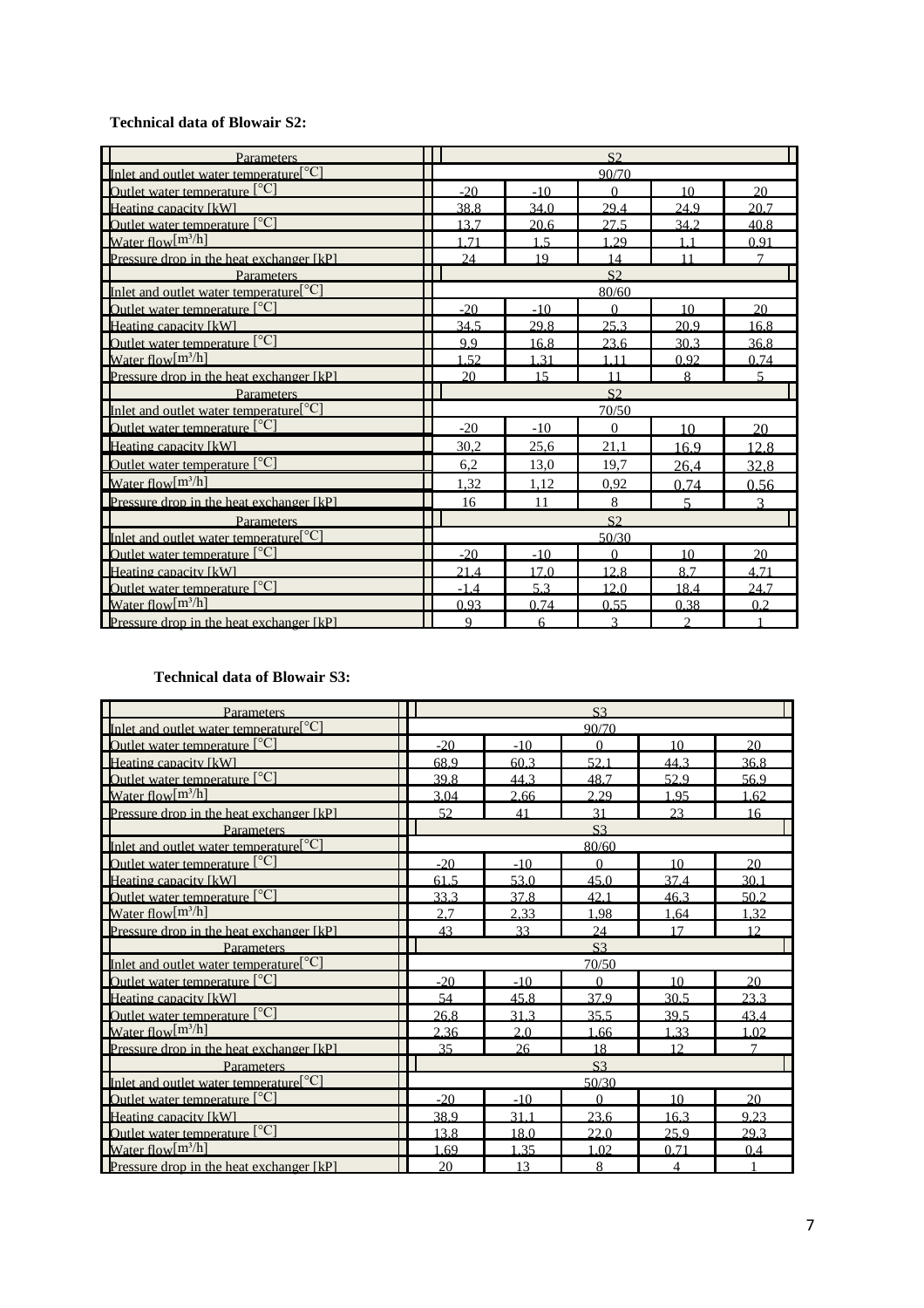#### **Technical data of Blowair S4:**

| <b>Parameters</b>                                                                        | S4    |       |           |      |                |
|------------------------------------------------------------------------------------------|-------|-------|-----------|------|----------------|
| Inlet and outlet water temperature <sup>[°C]</sup>                                       |       |       | 90/70     |      |                |
| Outlet water temperature $[°C]$                                                          | $-20$ | $-10$ | $\Omega$  | 10   | 20             |
| Heating capacity [kW]                                                                    | 78.6  | 68.7  | 59.3      | 50.3 | 41.7           |
| Outlet water temperature [°C]                                                            | 26.0  | 31.9  | 37.5      | 43.0 | 48.3           |
| Water flow $[m^3/h]$                                                                     | 3.46  | 3.03  | 2.61      | 2.22 | 1.84           |
| <b>Pressure drop in the heat exchanger [kP]</b>                                          | 38    | 29    | 22.       | 16   | 12             |
| Parameters                                                                               |       |       | <b>S4</b> |      |                |
| <b>Inlet and outlet water temperature</b> $\begin{bmatrix} \circ \text{C} \end{bmatrix}$ |       |       | 80/60     |      |                |
| Outlet water temperature [°C]                                                            | $-20$ | $-10$ | $\Omega$  | 10   | 20             |
| Heating capacity [kW]                                                                    | 69.9  | 60.2  | 51.0      | 42.2 | 33.8           |
| Outlet water temperature [°C]                                                            | 21.0  | 26.7  | 32.3      | 37.7 | 42.9           |
| Water flow $[m^3/h]$                                                                     | 3.07  | 2.64  | 2.24      | 1.85 | 1.48           |
| <b>Pressure drop in the heat exchanger [kP]</b>                                          | 31    | 23    | 17        | 12   | 8              |
| <b>Parameters</b>                                                                        |       |       | S4        |      |                |
| Inlet and outlet water temperature <sup>[°C]</sup>                                       |       |       | 70/50     |      |                |
| Outlet water temperature [°C]                                                            | $-20$ | $-10$ | $\theta$  | 10   | 20             |
| Heating capacity [kW]                                                                    | 61.1  | 51.7  | 42.7      | 34.1 | 25.8           |
| Outlet water temperature [°C]                                                            | 15.8  | 21.5  | 27.0      | 32.3 | 37.5           |
| Water flow $[m^3/h]$                                                                     | 2.67  | 2.26  | 1.87      | 1.49 | 1.13           |
| <b>Pressure drop in the heat exchanger [kP]</b>                                          | 24    | 18    | 13        | 8    | $\overline{5}$ |
|                                                                                          |       |       |           |      |                |
| Parameters                                                                               |       |       | <b>S4</b> |      |                |
| Inlet and outlet water temperature <sup>[<math>°C</math>]</sup>                          |       |       | 50/30     |      |                |
| Outlet water temperature $[°C]$                                                          | $-20$ | $-10$ | $\Omega$  | 10   | 20             |
| Heating capacity [kW]                                                                    | 43.4  | 34.4  | 25.8      | 17.6 | 9.50           |
| Outlet water temperature [°C]                                                            | 5.4   | 11.0  | 16.3      | 21.5 | 26.4           |
| Water flow $[m^3/h]$                                                                     | 1.88  | 1.49  | 1.12      | 0.76 | 0.41           |

## **3. Assemblyy.**

All devices Blowair S1, S2, S3 and S4 can be assembled on the wall or ceiling via holder or rotational holder , which are additional elements. The drawings below show the ways of assembly. In the bigger accommodation it is recommended to assemble more than one device. Follow the parameters which are provided on the drawings.



Drawing 2. Assembly on the ceiling. Drawing 3. Assembly on the wall.

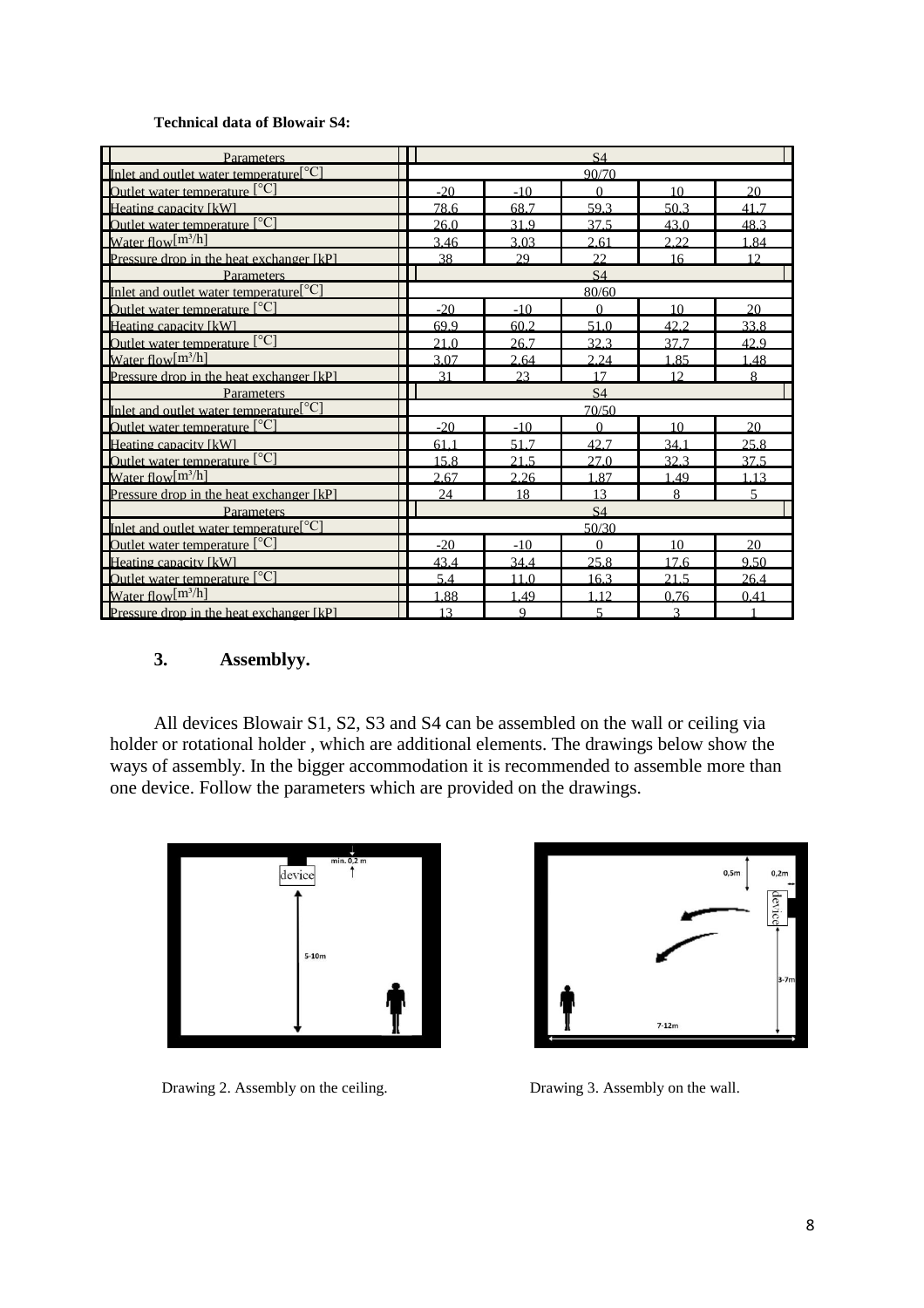



Drawing 4. Example arrangement for few using the holder. While using the holder.

devices in the room. Drawing 5. Three versions of the assembly position while

 Blowair devices can be assembled on the wall or ceiling via holder or rotational holder , which are additional elements . It is possible to assemble the device in parallel on the angle  $60^\circ$  and  $45^\circ$ .

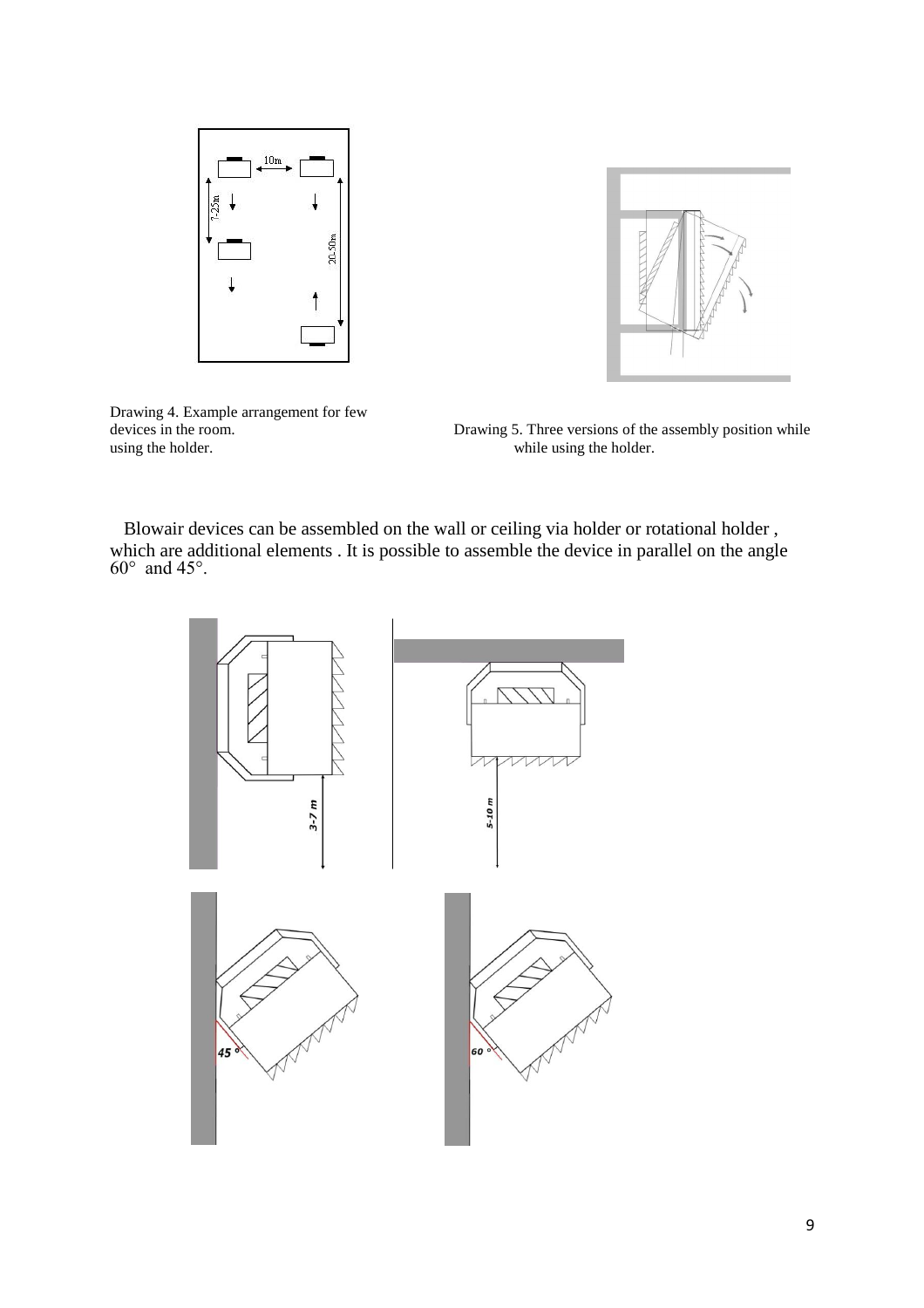#### **4. Installation instructions.**

The installation should be made by the qualified stuff, who possess the needed rights to install electrical devices, as instructed in the following documentation. To install the air waiter heater Blowair S1, S2, S3, S4 use the duct size 2 x 2,5mm<sup>2</sup>.

## **5. Precautions & warnings.**

All works concerning electrical installation should be made by the qualified stuff, who possess the qualifications due to the domestic and local norms. These recommendations include service and disassembly as well. Not following to the recommendations may cause electrocution, device damages or its incorrect work. Before service or exchange of the device it is obligatory to cut off the current supply.

Do not cover the inlet and outlet of the device.

Do not use the device in room with high moisture or close to the water basin. Do not install, service the device with wet hands or barefoot.

Do not use the device in room with inflammable fumes, gas and high concentration of dust.

The device should be kept out of reach of children and animals.

During the assembly use the filter on the hydraulic supply.

Please use the following valves.

- vent valve in the highest place on the hydraulic installation,

- cut off valve on the supply and return of the device.

The device should be secured against pressure increase in the water installation. Before plugging the electric supply check the leak tightness.

The device does not consist of the anti-frost protection. The temperature in the room should not go below  $0^{\circ}$ C. In such case please empty the device out of water.

It is recommended to check the electric installation before the first start.

It is recommended to use the external current differential protection.

After the turn off, the elements of device may be warm.

After operating time of the device, please utilize it concerning the local norms and regulations.

It is recommended to clean the device periodically:

- heating coil blow through by compressed air,

- fan casing and blades clean form the dirt.

If the device is not used for a longer time disconnect the voltage supply.

The device is transported with the closed air stators. It is essential to open them in

30 % before first start. Not keeping to the following recommendation may cause the damages of the fan.

Opening the air stators must be made by two hands in parallel. Not keeping to the following recommendation may cause the damages of the air stators.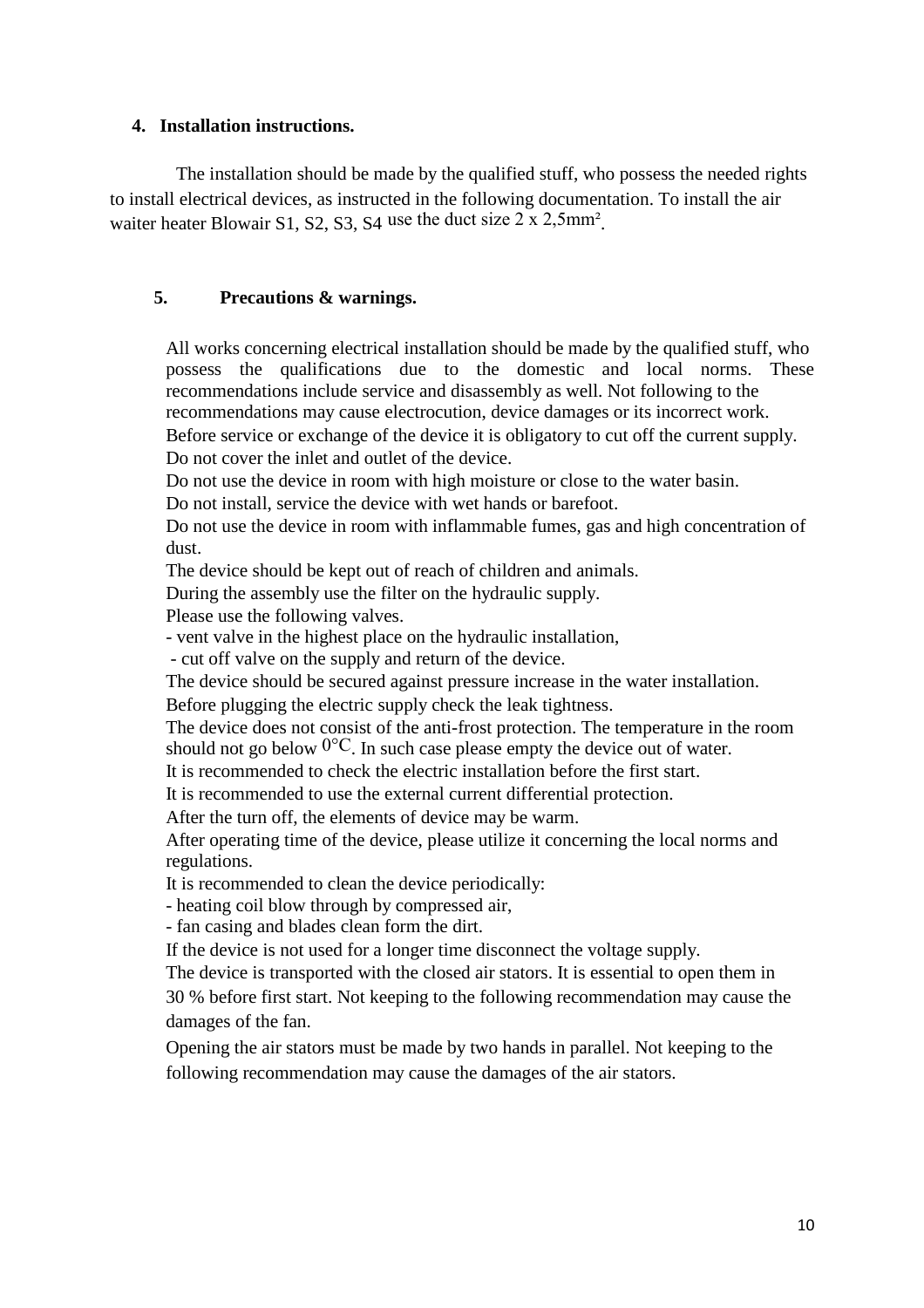|  |                 | <b>Ty Burnet</b> |
|--|-----------------|------------------|
|  |                 |                  |
|  |                 |                  |
|  |                 |                  |
|  |                 |                  |
|  |                 |                  |
|  |                 |                  |
|  | $\frac{13}{53}$ |                  |

While plugging the device to the water installation do remember to hold its stub pipes by pipes spanner, not keeping to the recommendation may cause the damages of the heating coil.



## **6. Blowair automatics.**

To make easier the usage of the Blowair devices we also offer the additional automatics:

**5-stage speed controller Blowair**- is used to control the speed in single-phase fans. It consists of 5 controls 0 - 70 - 85 - 105 - 145 - 230V**,** power supply voltag**e-**230VAC / 50-60Hz, allowable current output: 1,2A; protection: thermal breaker switch; dimensions: 126mm x 176mm x 56mm; weight: 1,3 kg. It is recommended to use one speed controller to each Blowair device.

**Two-way valve with actuator-** connection diameter  $\frac{3}{4}$ . It should be installed on the return (outlet) pipe. Using it, lowers the living costs. It is essential to use it with the temperature controller. After reaching the wanted temperature the valve cuts off the water inlet. Water runs in cycle and does not cool**.** The valve is not noisy. It is recommended to use one two-way valve with actuator to each Blowair device.

**Room thermostat-** work environment parameters <sup>0°</sup>C<sub>-40</sub>°C; setting range1<sup>0°</sup>C<sub>-30</sub>°C; regulation accuracy 1°C; temperature number levels 1; power supply voltage 230V. It is possible to use one room thermostat to maximum 5 Blowair devices.

**Programmable temperature controller-saving energy up to**  $\circ$  30%. It is possible to regulate the temperature up and down. LCD liquid crystal display. Temperature setting every 0,2°C. It consists of 9 programmers. 3 levels of temperature- day, night, antifrozen. Work environment parameters 0°C-40°C. Setting range 5°C-30°C. Power supply 2 alkaline battery AA (1,5V). Permitted control output load 230 VAC 50Hz 5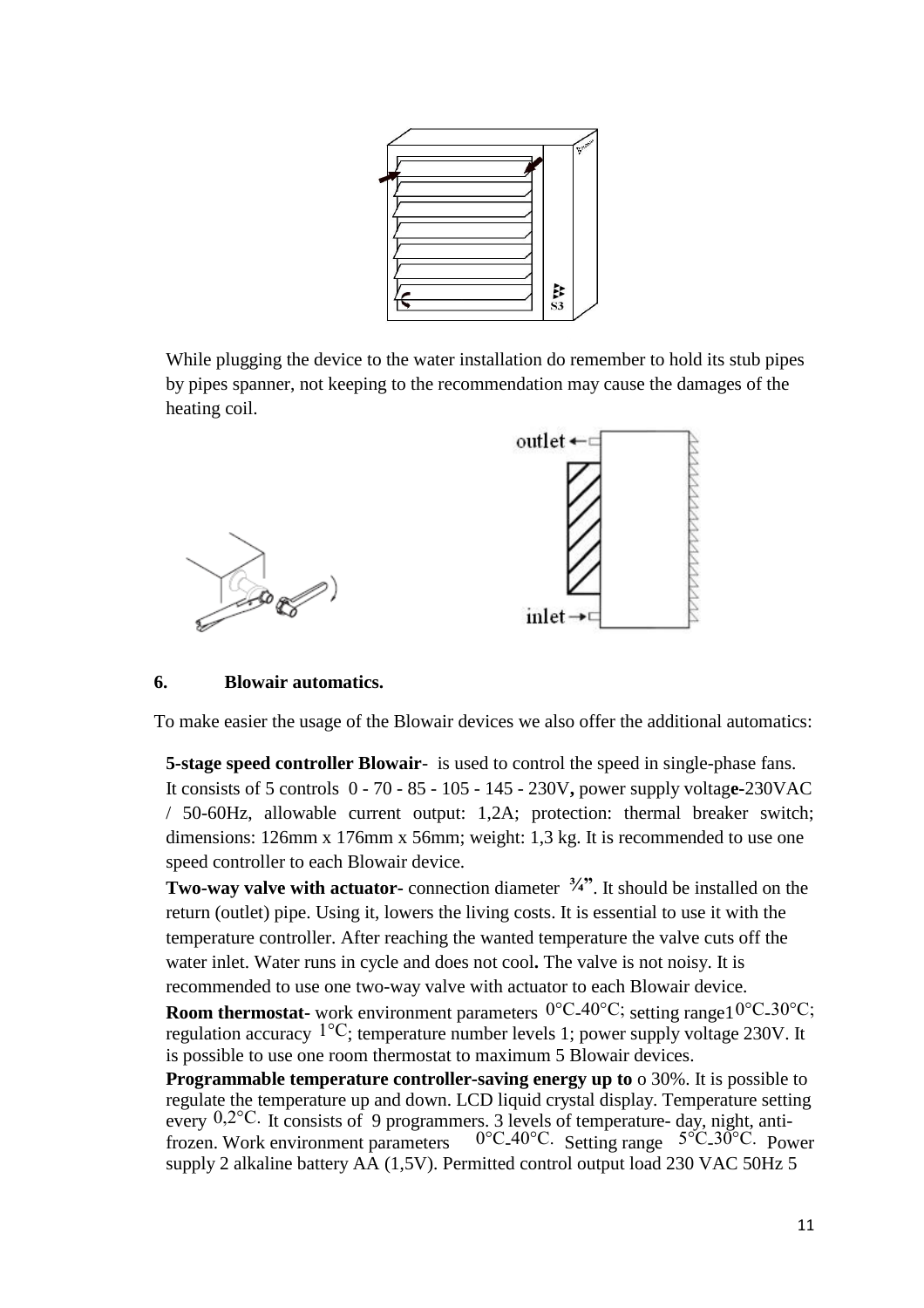(3) A. It is possible to use one programmable temperature controller to maximum 5 Blowair devices.

## **7. Connection schemes.**

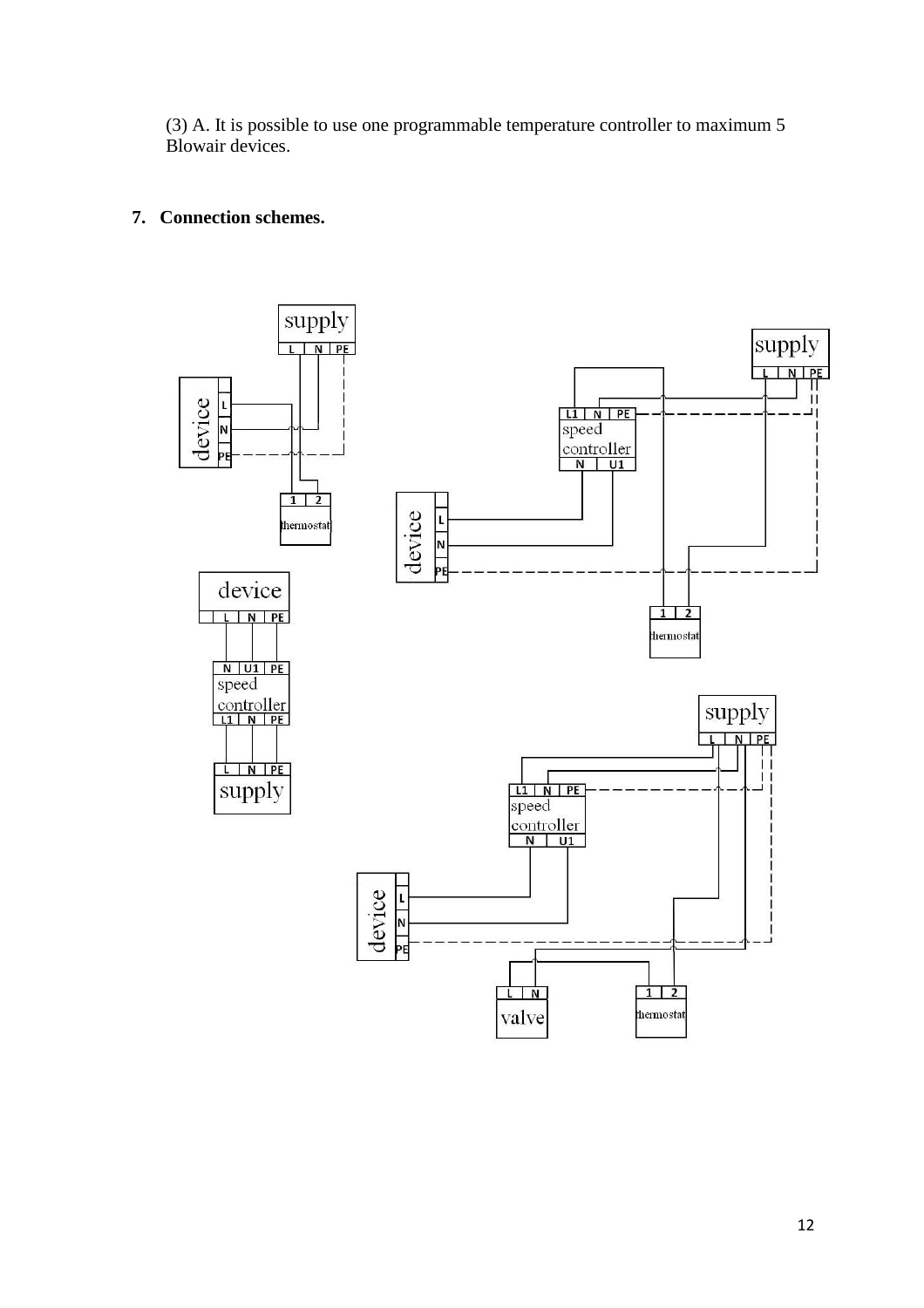# BLOWAIR

## **8. Terms of warranty.**

**I.** WTS Wysocki Tomasz 3 Montażowa Street , 43-300 Bielsko- Biała, Poland, is the producer of the Blowair brand. The warranty concerns the following devices and it is valid for 2 years:

- air heater S1,

- air heater S2,
- air heater S3,
- air heater S4.

**II.** Warranty is valid in European Union.

**III.** The terms of warranty are valid from purchasing the device (the date issuing a document confirming the purchase of the device) but not further than 30 months from leaving the Blowair's warehouse.

**IV.** The defects revealed during the warranty period will be removed free of charge in 14 working days. The service will be done by the installation company due to the terms of warranty included in warranty card. The elements will be supplied by the Blowair producer during the warranty period.

**V.** Warranty does not cover the parts of the device subject to normal maintenance and the cases as below:

a) Mechanical defects, damages from the impact of the improper transportation or damages through improper storage.

b) Defects through:

- improper usage and service,

- using the device in the improper conditions (too high humidity, too high or too low temperature, impact of the surrounding, sun ect.,

- modified equipment that has been modified or repaired without written agreement of the producer;

- connecting additional equipment, which is not recommended by the producer or inconsistent with the technical documentation,

- improper power supply.

c) Elements which wear and tear such as discolor or using.

**VI.** All changes in record in the warranty terms or any constructive modifications, independent service outside the Blowair service or use, uncaring, makes the warranty not valid.

**VII.** To obtain the service it is needed to send to the producer warranty card with the signature, document confirming the purchase, (copy of the invoice) and correctly filled the warranty form.

**VIII.** Not following to any of warranty regulations makes the warranty not valid.

**IX.** All correspondence, returns, complains should be send to the following address: Blowair WTS Wysocki Tomasz 3 Montażowa Street, 43-300 Bielsko-Biała or e-mail: serwis@blowair.pl

**The producer reserves the rights to make changes to the technical documentation without previous notice.**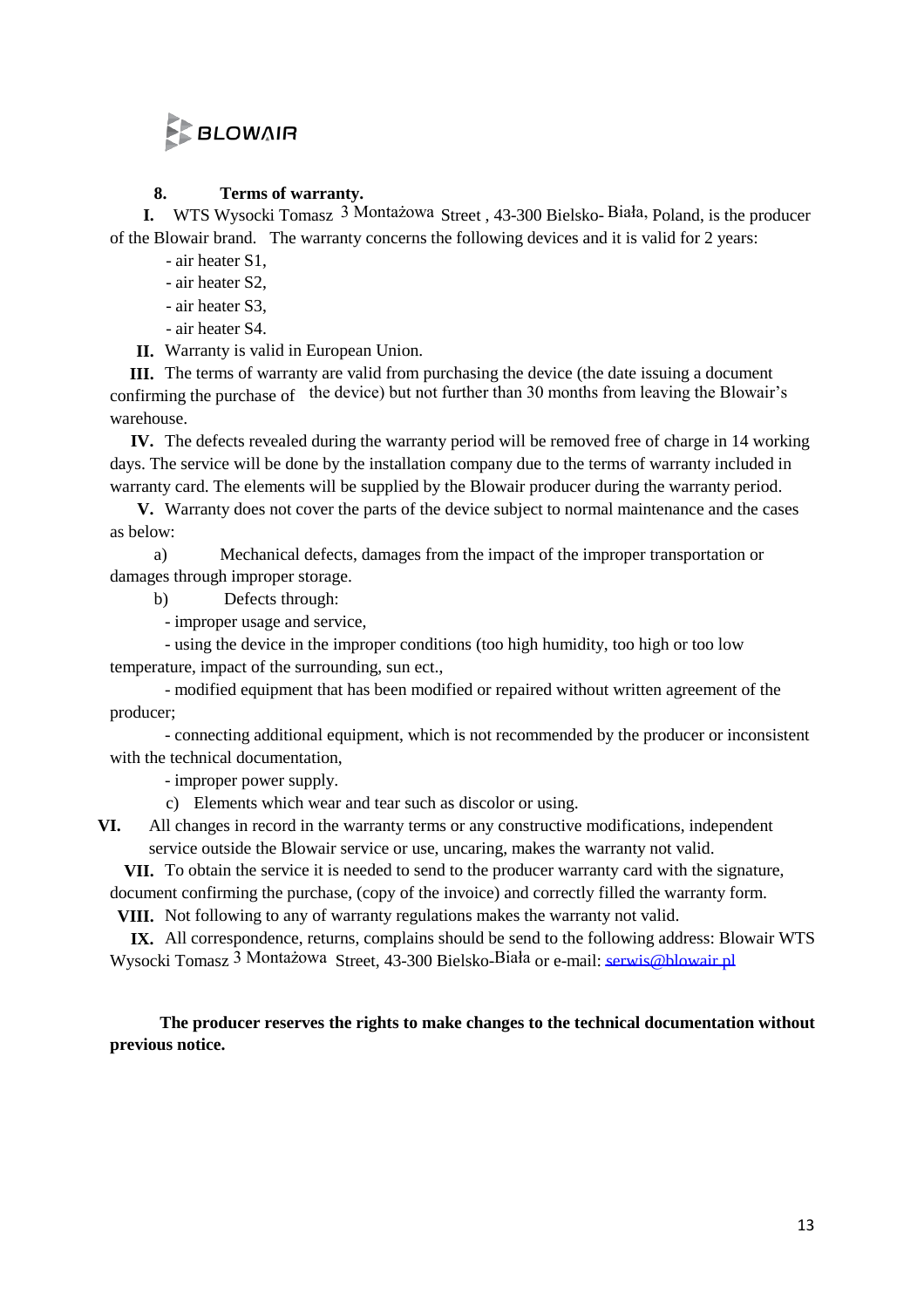## **8.1. Warranty card.**

# **BLOWAIR**

WTS Wysocki Tomasz 3 Montażowa Street 43-300 Bielsko-Biała Poland

Stamp and signature of the installation company:

Factory number of the device:

Address and place of assembly.

City:

Postal code:

Street:

Number:

Place: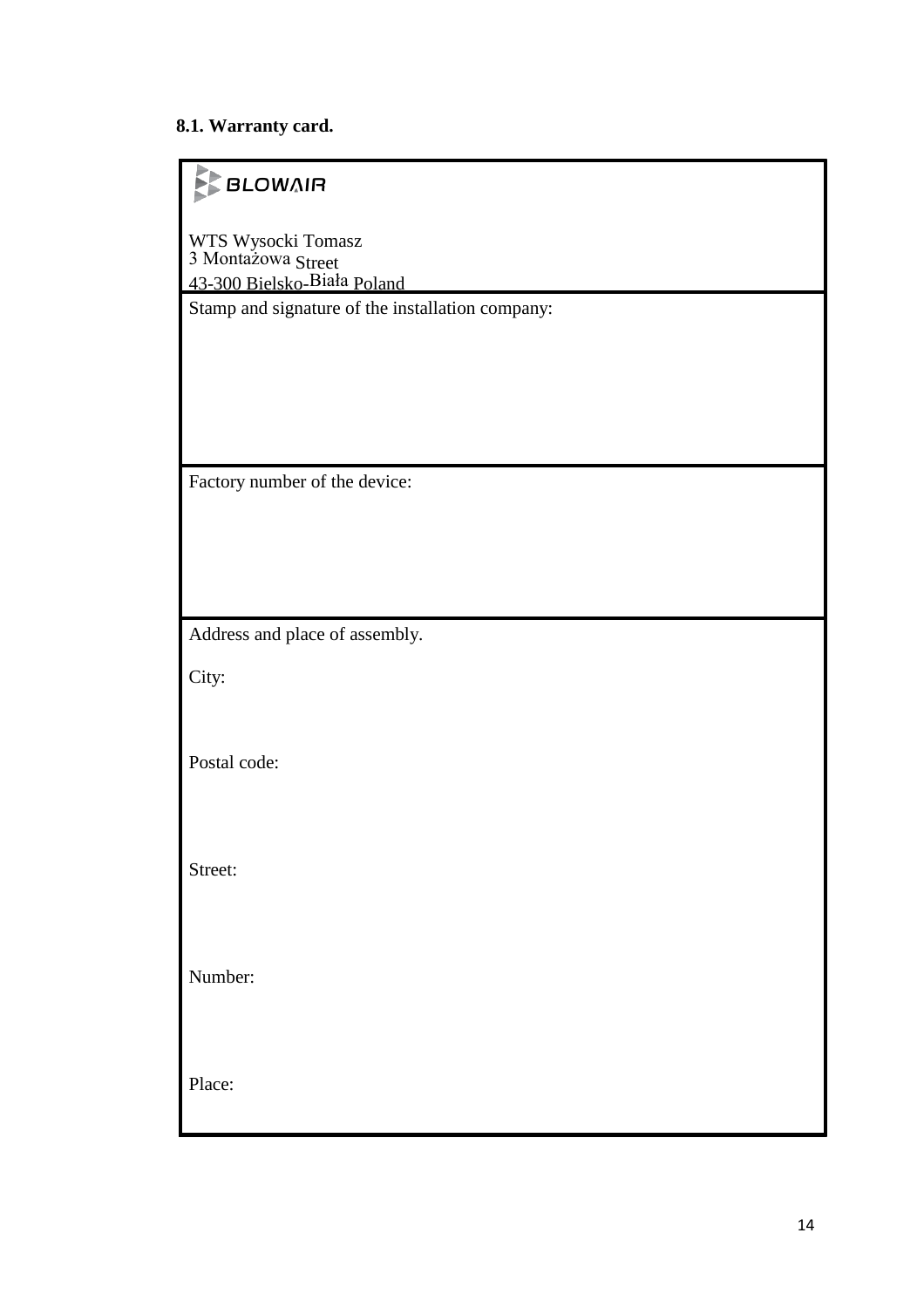# **8.2. Warranty form.**

| The company reporting the complaint:           |
|------------------------------------------------|
| The company installing the device.             |
| Factory number of the device.                  |
| Date of assembly:                              |
| Date and circumstances of noticing the defect: |
| Date of declaration the complaint:             |
| Address and place of assembly the device:      |
| <b>Contact Name and Surname:</b>               |
| Telephone number/ e-mail address:              |
| Description of the defect:                     |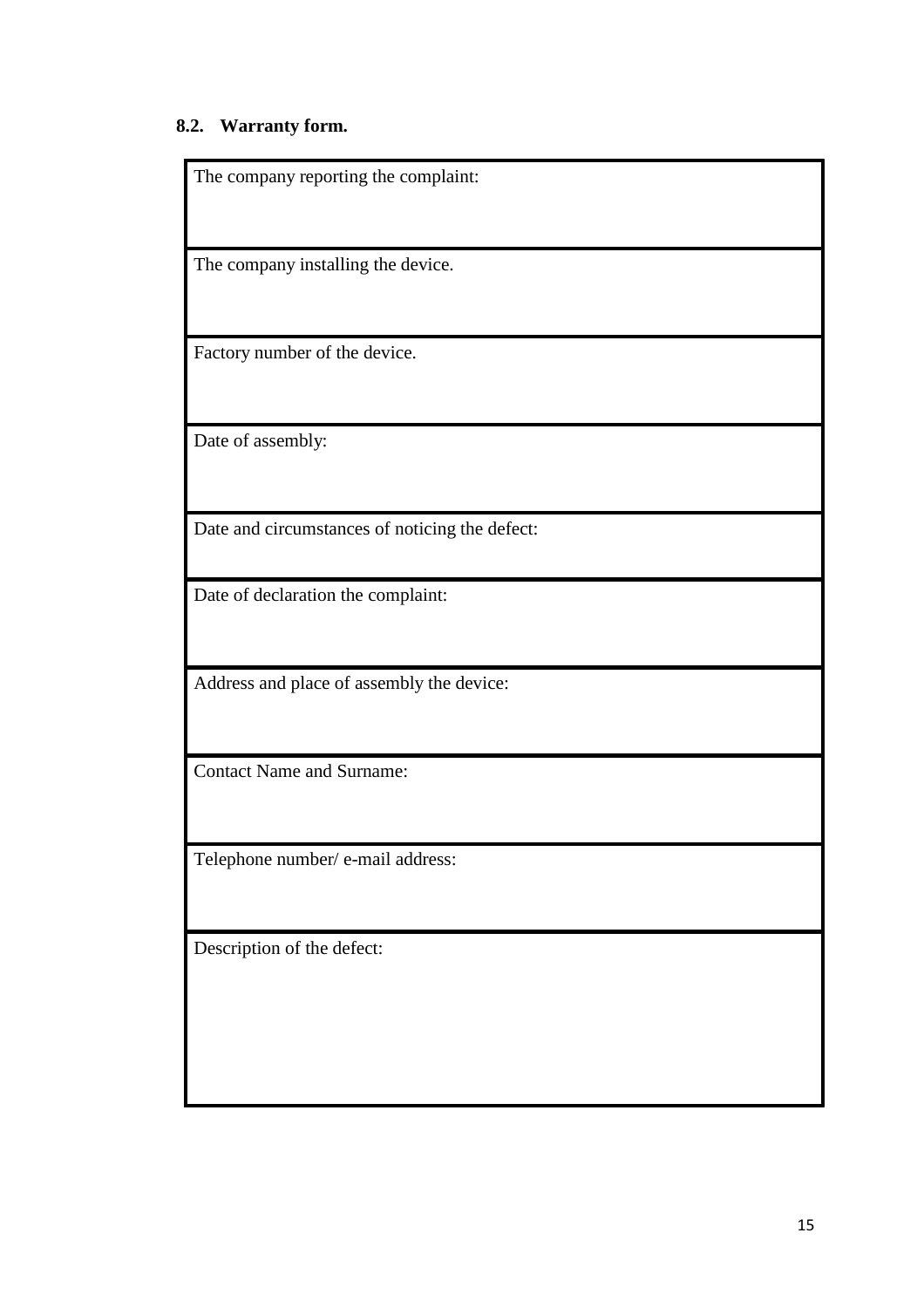## **8.3 Service card.**

| Lp. | Date of<br>declaration<br>the<br>complaint | Date of<br>repair | Description of the<br>repair | Service stamp |
|-----|--------------------------------------------|-------------------|------------------------------|---------------|
|     |                                            |                   |                              |               |
|     |                                            |                   |                              |               |
|     |                                            |                   |                              |               |
|     |                                            |                   |                              |               |
|     |                                            |                   |                              |               |
|     |                                            |                   |                              |               |
|     |                                            |                   |                              |               |
|     |                                            |                   |                              |               |